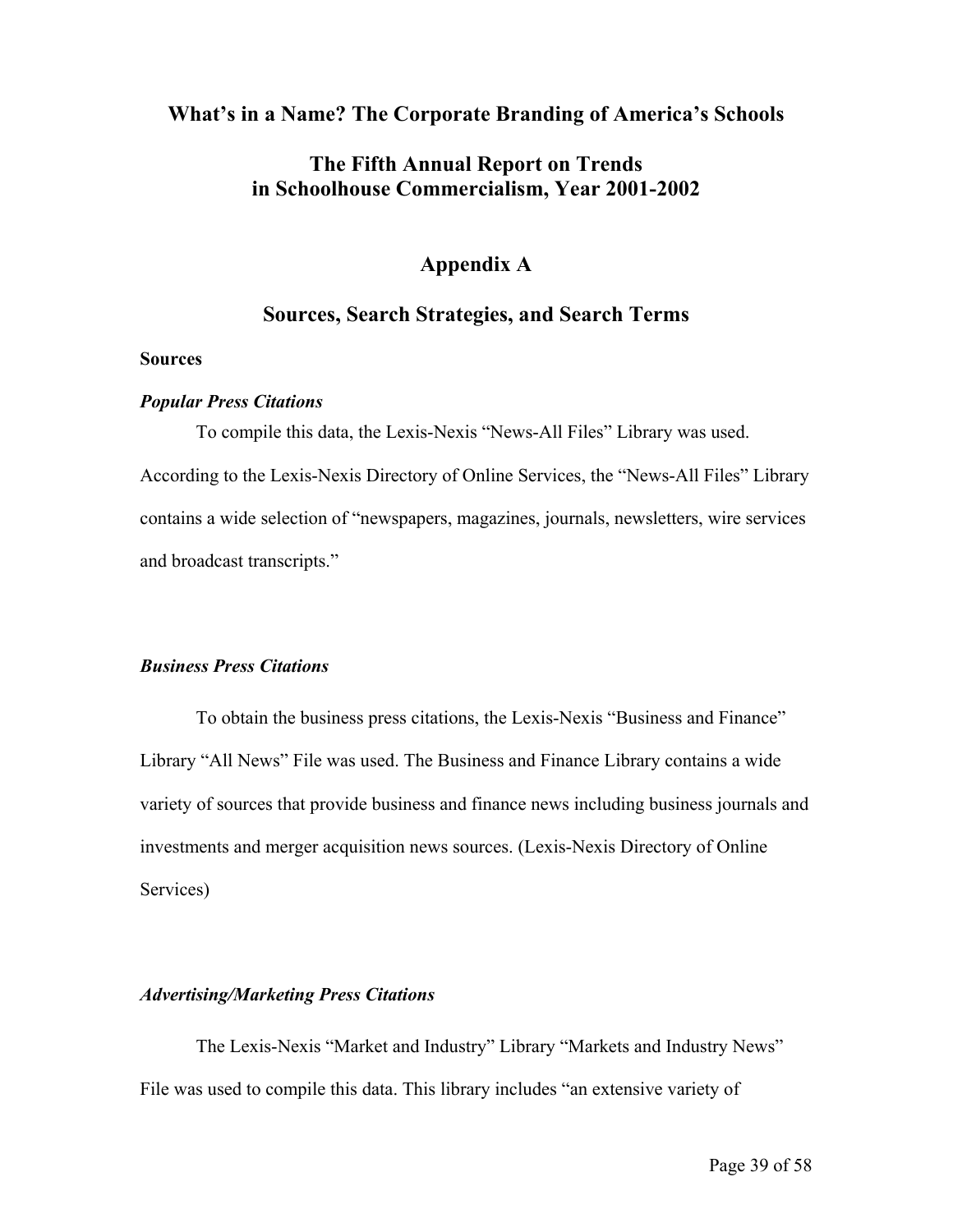publications covering advertising, marketing, market research, public relations, sales and selling, promotions, consumer attitudes and behaviors, demographics, product announcements and reviews." (Lexis-Nexis Directory of Online Services).

## *Education Press Citations*

To compile this data, the Education Abstracts (6/1983+) was used. The content of the Education Abstracts is provided by H.W. Wilson Education Index, which according to the vendor description on the company's web site, indexes more than 400 Englishlanguage periodicals and yearbooks, covering all levels and aspects of education.

## **Search Strategies**

In the development of the search terms used in this report, a number of different words and phrases were tested for their value in identifying relevant citations. The terms used to retrieve the citations described in this report are groups of words broad enough to include the various permutations of an idea (such as in Search 2, "exclusive sale" or "exclusive deal" or "exclusive agreement," etc.) but narrow enough not to pull up irrelevant citations.

An example of the evolution of one set of search terms, those for Sponsored Educational Materials (Search 5), will illustrate the process. At first, the following set was used when conducting searches in the Education Press:

sponsored lesson or sponsored material\* or sponsored curricul! or sponsored teaching aid

 After reviewing the initial citations, the list was expanded to include a few other common variations of the terms, such as adding an asterisk to "sponsored lesson\*" (the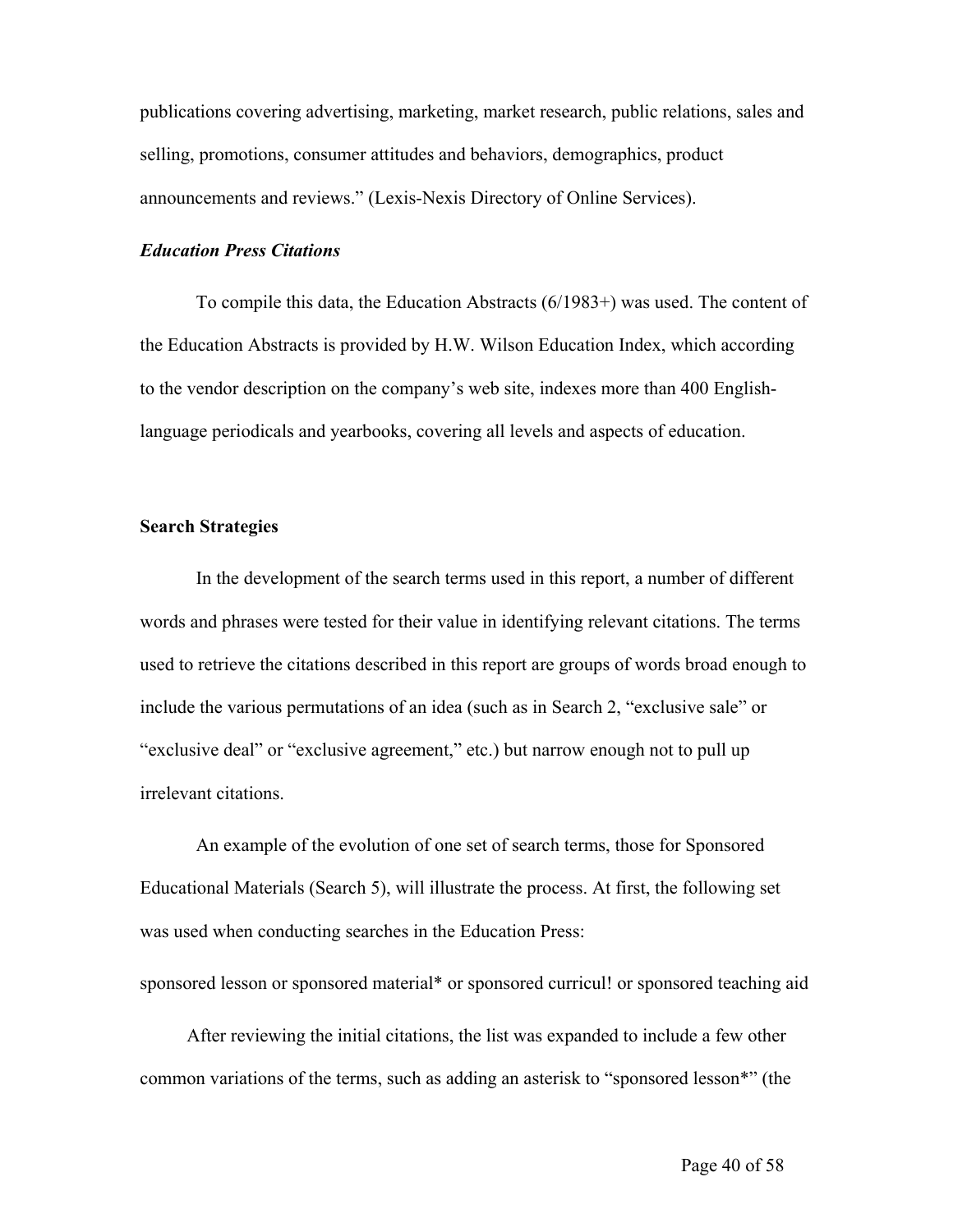asterisk indicating that any variations on the word ending should be counted, i.e., "lesson" or "lessons") and adding the phrase "sponsored education\* material\*." It was also noted that Education Index has a subject heading for "sponsored teaching aids," but not "sponsored teaching aid," so an asterisk was added to that phrase, to get "aid" and "aids," thereby increasing the number of relevant citations found.

In conducting searches for the 1999-2000 report in the Lexis-Nexis databases, it was discovered that previous researchers made an error in the use of a wild card operator, the asterisk. In previous years' searches, it was assumed that, when used in place of letters in a search term, the asterisk represented any number of letters. For example, a search term such as "advertis\*" was assumed to return all words beginning with "advertis" including "advertisement," "advertising," etc. However, in Lexis-Nexis databases, the asterisk may only represent a single letter (meaning that in the example just mentioned only the word "advertise" is possible but not advertisement); to represent more than one letter, an exclamation point must be used. Test searches were conducted to determine how significant this error was to the results, and it was decided that the results were not substantially changed. The searches most affected were Exclusive Agreements and Sponsored Educational Materials; in both cases, the ultimate result of the error was to understate slightly the prevalence of the activity in schools. The error was corrected in the 1999-2000 search terms and has not been repeated.

Because the arena of schoolhouse commercialism is rapidly expanding, several additions to the search terms used in the first CACE trends report (published in 1998) were considered for the present report. Those additions that were considered include recently founded companies involved in one of the areas of schoolhouse commercialism,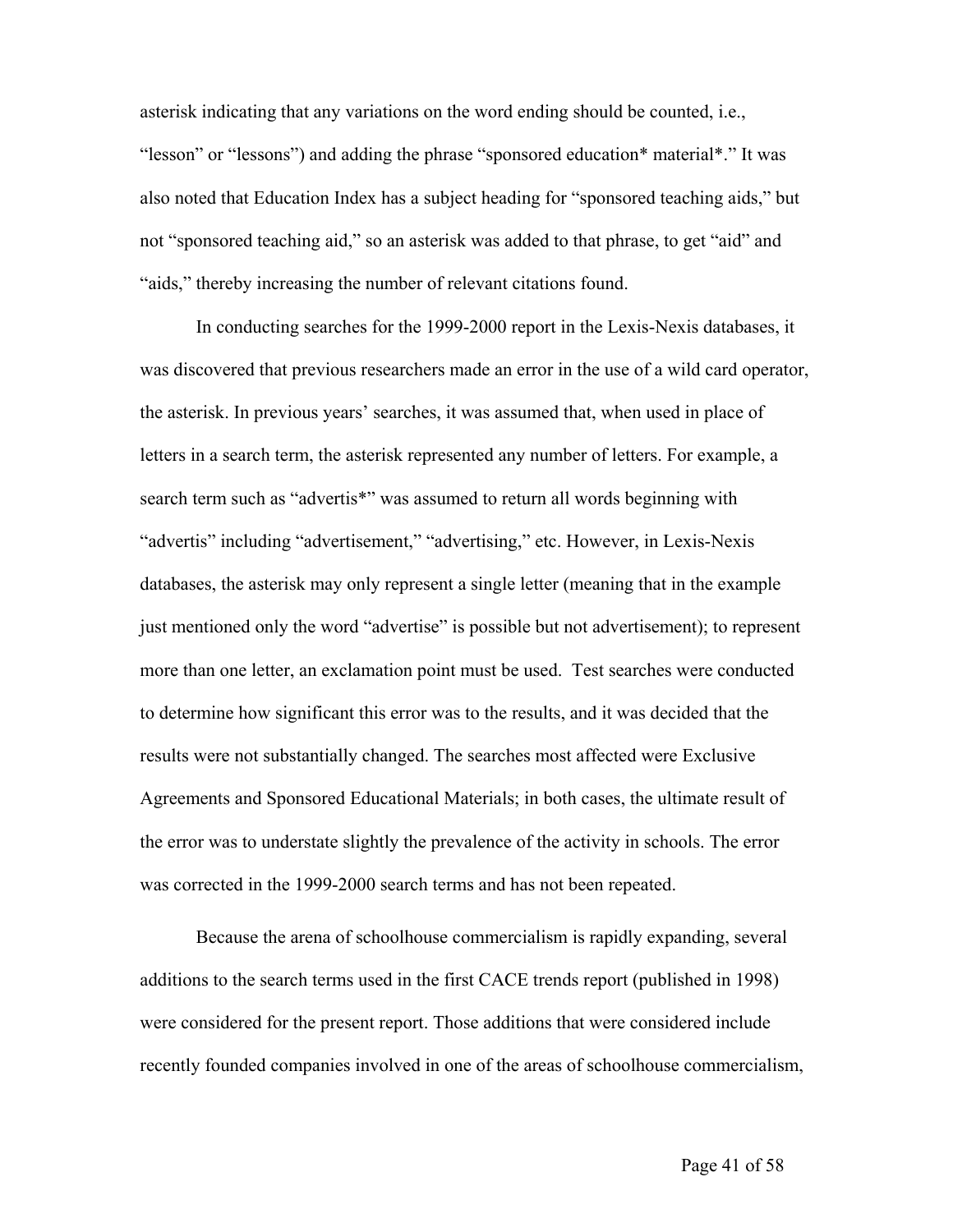updated names for existing companies, new marketing programs aimed at schools, and additional categories of activity.

# **Search Terms**

In the first annual report on schoolhouse commercializing trends (published in 1998), the calendar year (1 January through 31 December) was used. In 1999, the time period covered by the annual report was shifted to a 1 July through 30 June year to allow for the data in the report to be as current as possible at the start of the school year.

# **Terms for Popular, Business and Advertising/Marketing Presses**

## *Search One: Sponsored Activities 2000-2001*

((corporate sponsor!) or (school business relationship) or (sponsor! school activit! or sponsor! school program\* or sponsor! school event\*) or (School Properties Inc) and (primary or elementary or grammar or intermediate or junior or middle or secondary or high  $w/1$  school\*)) and date is mm/yyyy

### *Search Term Modifications 2001-2002*

((corporate sponsor!) or (school business relationship) or (sponsor! school activit! or sponsor! school program or sponsor! school event) or (School Properties Inc) and (primary or elementary or grammar or intermediate or junior or middle or secondary or high w/1 school)) and date is mm/yyyy

Explanation: The asterisk, a wild card operator used to retrieve plurals of common nouns such as event, program or school, was removed.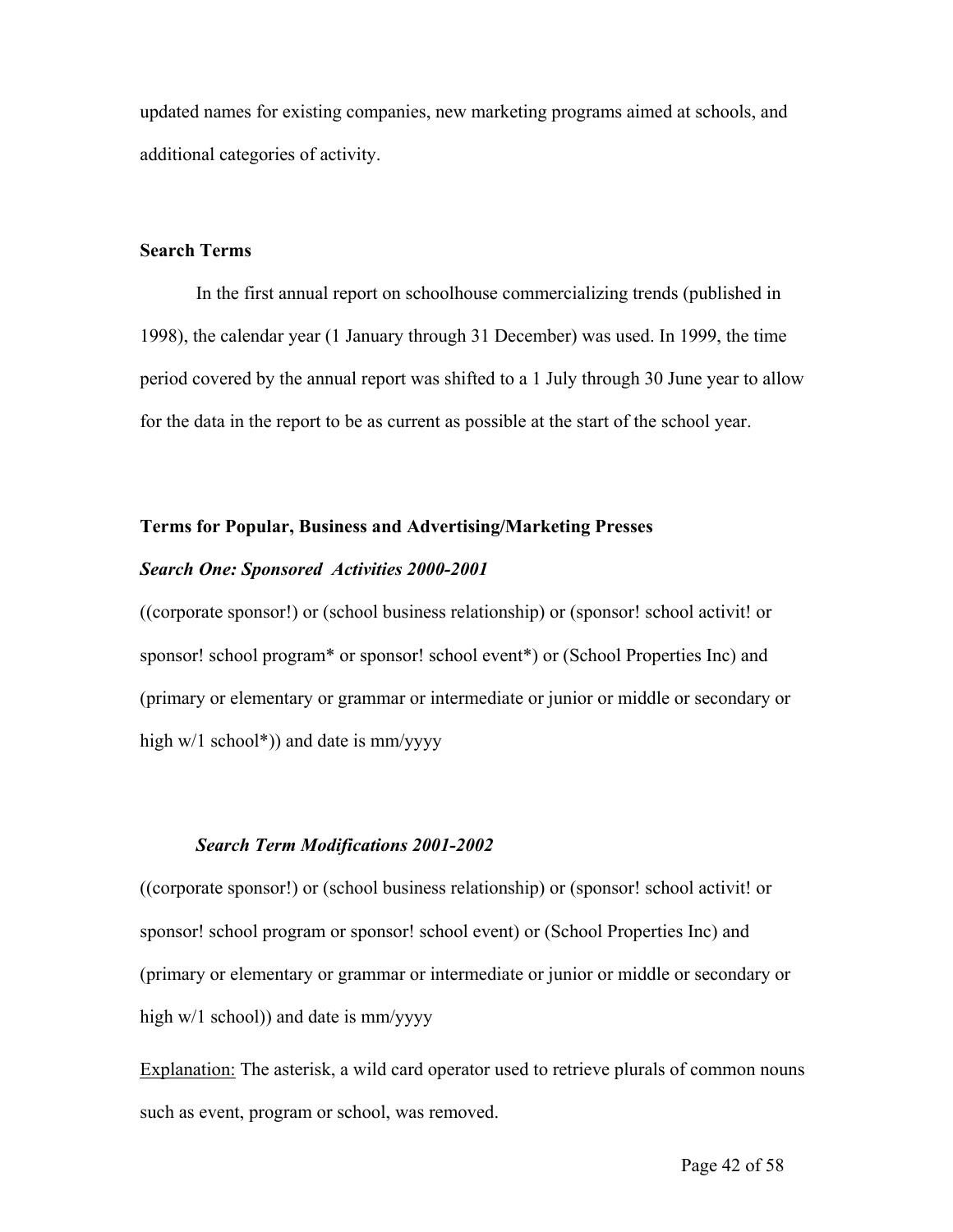### *Search Two: Exclusive Agreements 2000-2001*

(DD Marketing) or (exclusive sale\* or exclusive contract\* or exclusive deal\* or exclusive agreement\* or exclusive partner! or exclusive pour! right or exclusive soft drink agreement\* or exclusive sneaker agreement\* or exclusive sport\* apparel agreement\*) and (primary or elementary or grammar or intermediate or junior or middle or secondary or high  $w/1$  school\*) and date is mm/yyyy

### *Search Term Modifications 2001-2002*

(DD Marketing) or (exclusive sale or exclusive contract or exclusive deal or exclusive agreement or exclusive partner! or exclusive pour! right or exclusive soft drink agreement or exclusive sneaker agreement or exclusive sport apparel agreement) and (primary or elementary or grammar or intermediate or junior or middle or secondary or high w/1 school) and date is mm/yyyy

Explanation: The asterisk, a wild card operator used to retrieve plurals of common nouns such as event, program or school, was removed.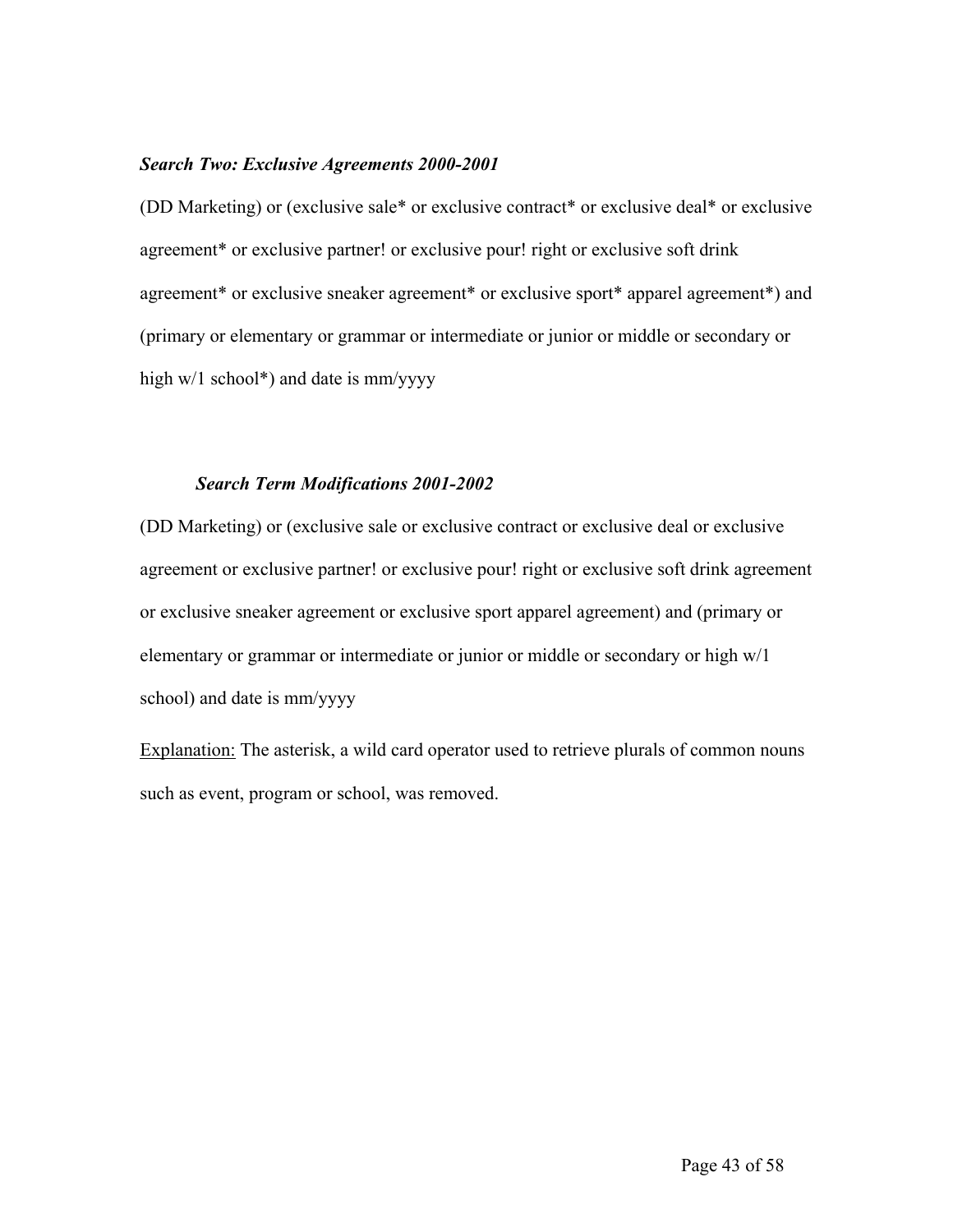### *Search Three: Incentive Programs 2000-2001*

(incentive program\*) or (Pizza Hut and Book It!) and (primary or elementary or grammar or intermediate or junior or middle or secondary or high w/1 school\*) and date is mm/yyyy

### *Search Term Modifications 2001-2002*

(incentive program) or (Pizza Hut and Book It!) and (primary or elementary or grammar or intermediate or junior or middle or secondary or high w/1 school) and date is mm/yyyy Explanation: The asterisk, a wild card operator used to retrieve plurals of common nouns such as event, program or school, was removed.

## *Search Four: Appropriation of Space 2000-2001*

(CAPS(Cover w/1 Concepts) or CAPS(School Marketing Partners) or CAPS(Planet Report) or (advertis! w/3 (primary or elementary or grammar or intermediate or junior or middle or secondary or high w/1 school\*) and not (position\* or job\* or vacanc!)) and date is mm/yyyy

### *Search Term Modifications 2001-2002*

(CAPS(Cover w/1 Concepts) or CAPS(School Marketing Partners) or CAPS(Planet Report) or (advertis! w/3 (primary or elementary or grammar or intermediate or junior or middle or secondary or high w/1 school) and not (position or job or vacanc! or **Living Planet Report**)) and date is mm/yyyy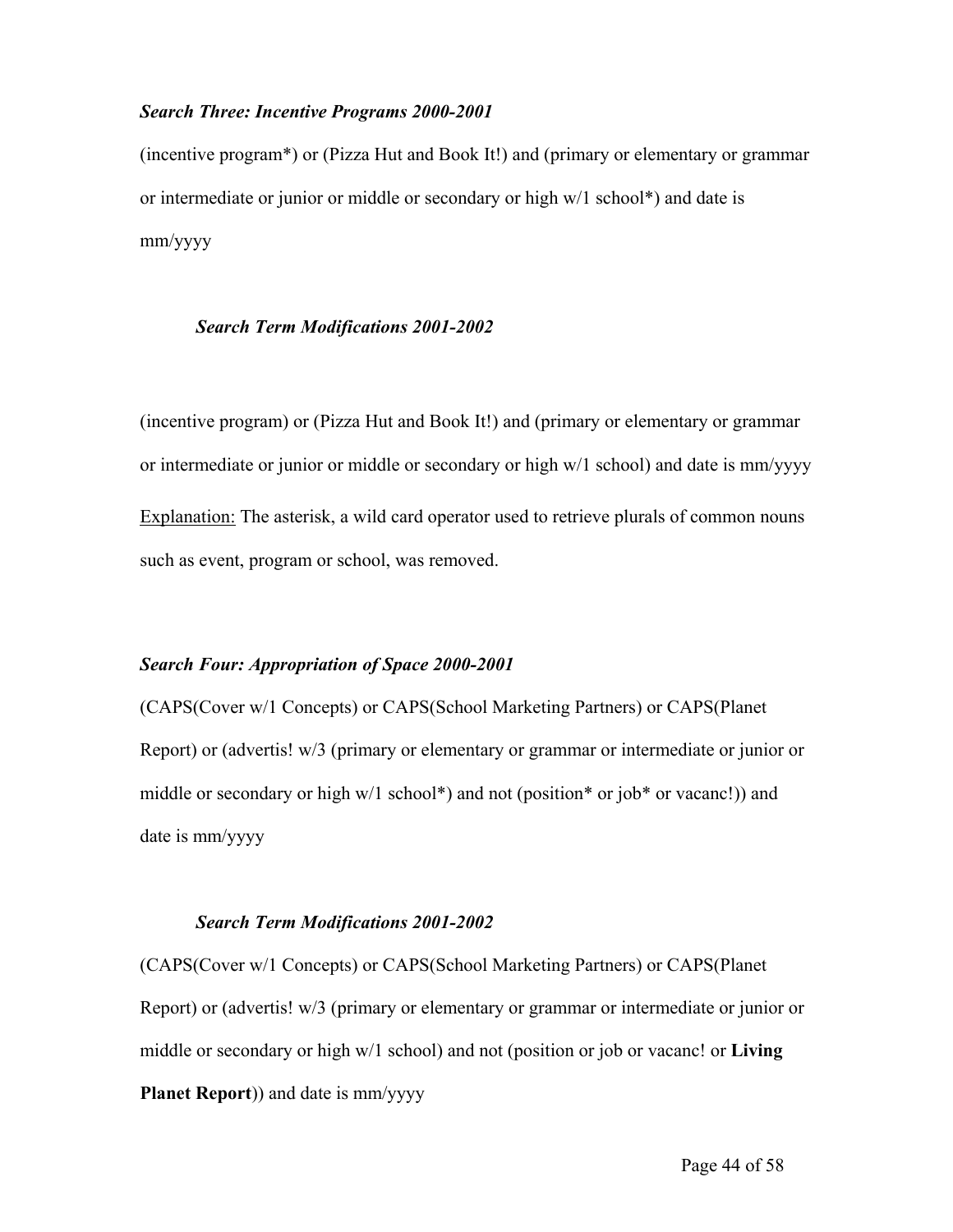Explanation: The asterisk, a wild card operator used to retrieve plurals of common nouns such as event, program or school, was removed. Living Planet Report is a document that reports on Earth's natural ecosystems.

## *Search Five: Sponsored Educational Materials 2000-2001*

(sponsor! Education! Material\*) or (sponsor! Teaching aid\*) or (corporate sponsor! Material\*) or (sponsor! Curricul!) or (education kit\*) and (school\* or classroom\*) and date is mm/yyyy

# *Search Term Modifications 2001-2002*

(sponsor! Education! Material) or (sponsor! Teaching aid) or (corporate sponsor! Material) or (sponsor! Curricul!) or (education kit) and (school or classroom) and date is mm/yyyy

Explanation: The asterisk, a wild card operator used to retrieve plurals of common nouns such as event, program or school, was removed.

# *Search Six: Electronic Marketing 2000-2001*

(Channel One) or (Star Broadcasting) or (Family Education Network) or (ZapMe) or (Youth News Network) or (YNN) and (primary or elementary or grammar or intermediate or junior or middle or secondary or high w/1 school\*) and date is mm/yyyy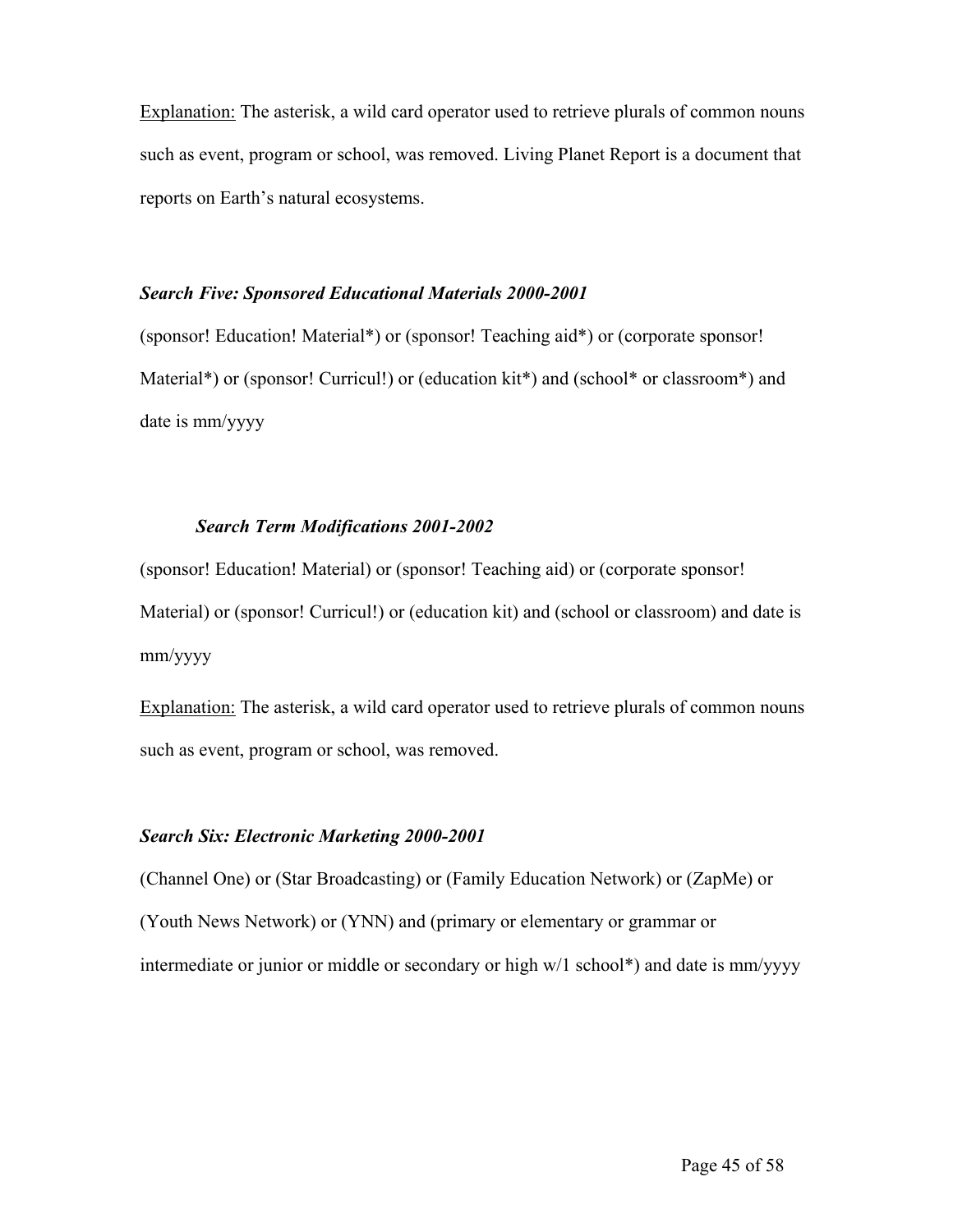### *Search Term Modifications 2001-2002*

(Channel One) or (Star Broadcasting) or (Family Education Network) or (ZapMe) or (Youth News Network) or (YNN) and (primary or elementary or grammar or intermediate or junior or middle or secondary or high w/1 school) and date is mm/yyyy Explanation: The asterisk, a wild card operator used to retrieve plurals of common nouns such as event, program or school, was removed.

## *Search Seven: Privatization 2000-2001*

CAPS((Advantage Schools) or (Beacon Education! Management) or (Charter Schools Administrative Services) or (Charter Schools USA) or (Crawford First Education) or (Designs for Learning) or (Edison Schools) or (Edison Project) or (Excel Education Centers) or (Helicon Associates) or (Leona Group) or (Mosaica Education ) or (National Heritage Academies) or (SABIS Educational Systems) or (TesseracT Group) or (White Hat Management)) and date is mm/yyyy

### *Search Term Modifications 2001-2002*

CAPS((Advantage Schools) or (Beacon Education! Management) or (Charter Schools Administrative Services) or (Charter Schools USA) or (Crawford First Education) or (Designs for Learning) or (Edison Schools) or (Edison Project) or (Excel Education Centers) or (Helicon Associates) or (Leona Group) or (Mosaica Education ) or (National Heritage Academies) or (SABIS Educational Systems) or (TesseracT Group) or (White Hat Management or **Chancellor Academies or Nobel Learning Communit!**)) **and not (Golf Advantage School)** and date is mm/yyyy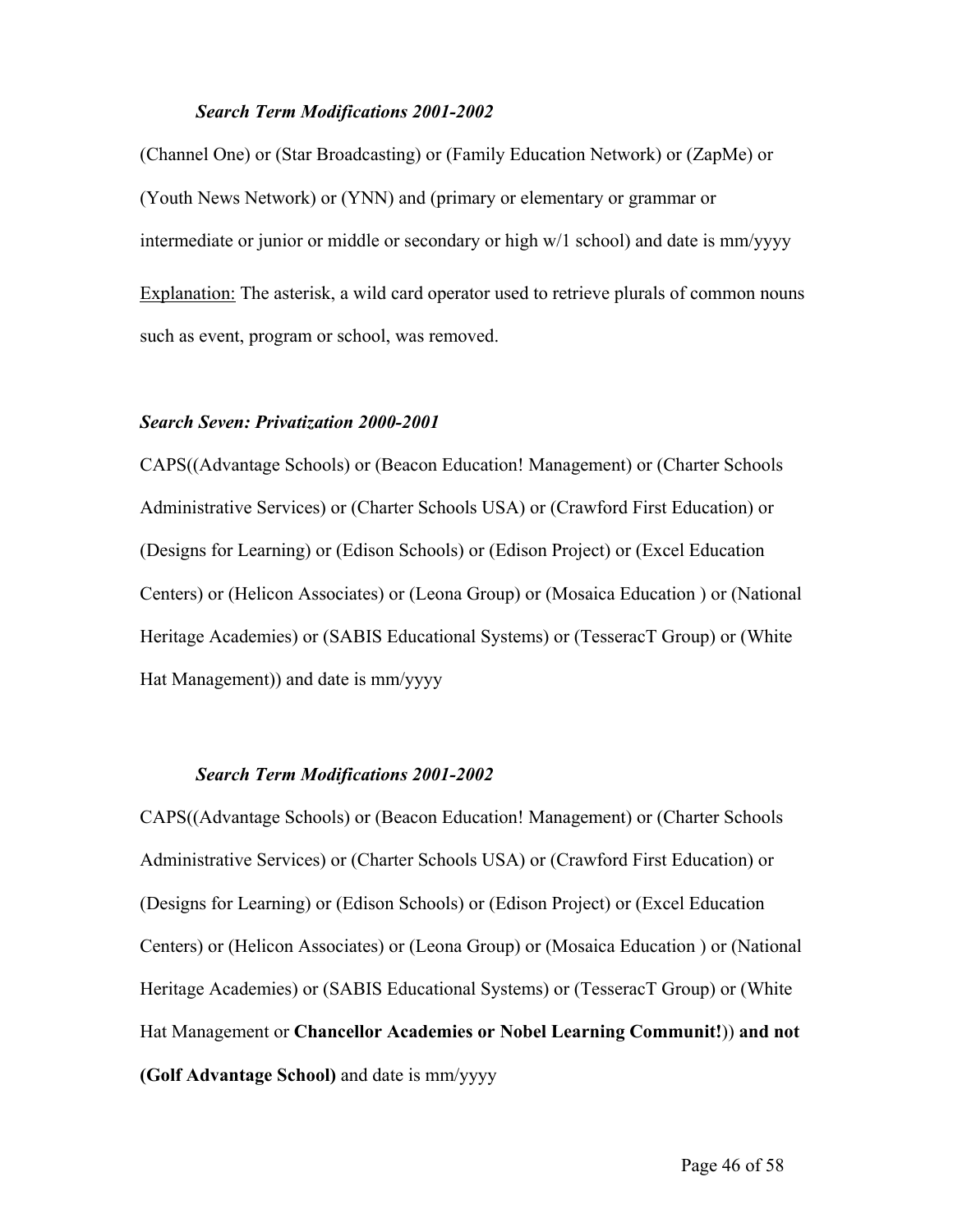Explanation: Chancellor Academies and Nobel Learning Communities were added because they are two Education Management Organizations that manage four or more schools. Golf Advantage School is a school that teaches how to play golf.

## *Search Eight: Fundraising 2000-2001*

(Apples for the Students) or (Campbell's Labels for Education) or (Box Tops for Education) or ((grocery or supermarket or food store or cash register receipt and redeem\*) and (primary or elementary or grammar or intermediate or junior or middle or secondary or high w/1 school\*)) or (school\* fundrais!) and date is mm/yyyy

## *Search Term Modifications 2001-2002*

(Apples for the Students) or (Campbell's Labels for Education) or (Box Tops for Education) or ((grocery or supermarket or food store or cash register receipt and redeem) and (primary or elementary or grammar or intermediate or junior or middle or secondary or high w/1 school)) or (school fundrais!) and date is mm/yyyy

Explanation: The asterisk, a wild card operator used to retrieve plurals of common nouns such as event, program or school, was removed.

## **Terms for the Education Press**

To search the Education Abstracts (6/1983+), the following terms were used. The terms vary somewhat from those used in the other three presses because Education Index searches on a set standard Library of Congress of subject headings. In addition, due to the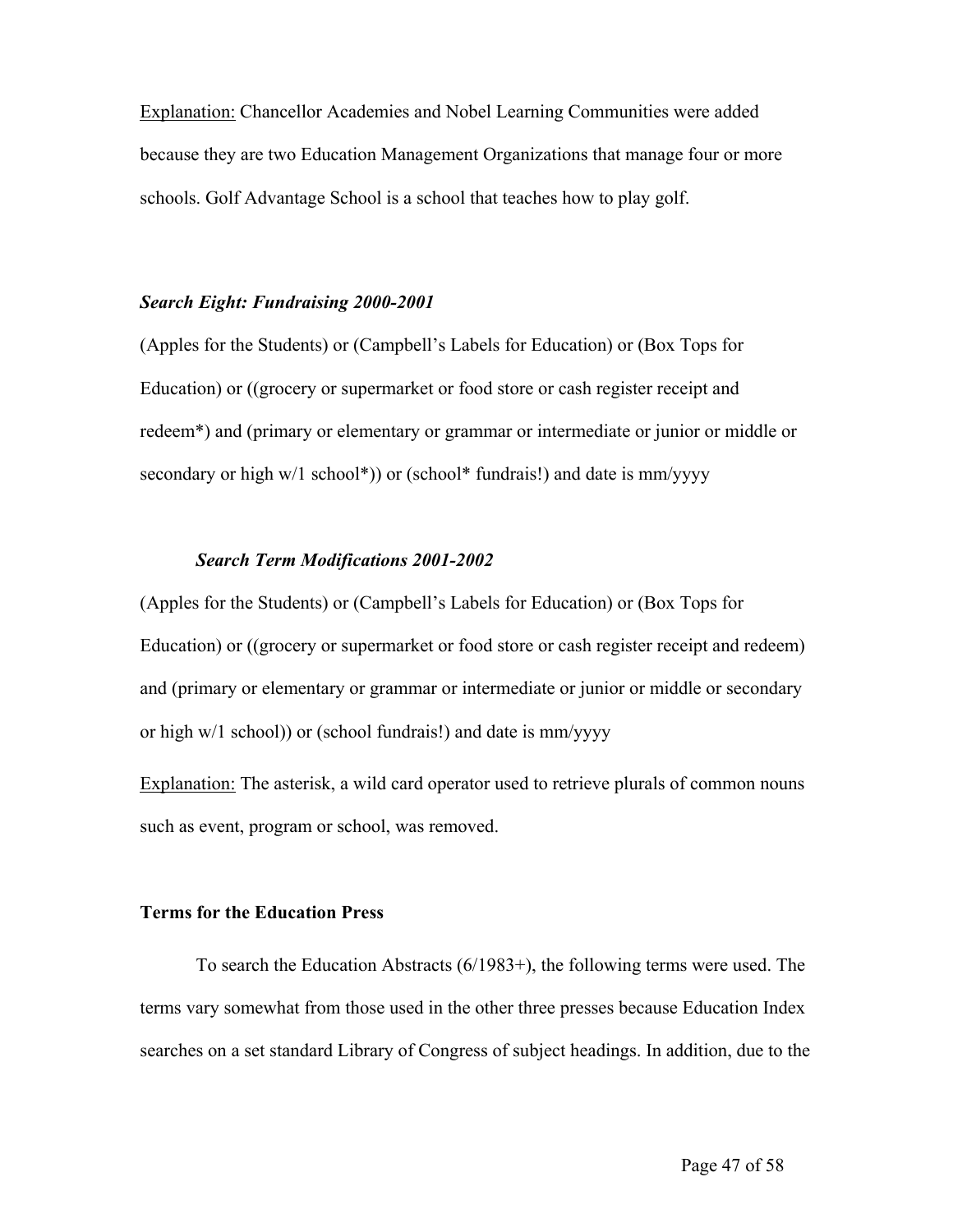fact that the database is already limited to articles on the topic of education, the use of limiters such as "educational" or "school" is often not necessary.

Furthermore, the Education Index only permits searches with calendar-year date restrictions. To determine which articles were published in the 2001-2002 school year, searches for the full 2001 and 2002 calendar years were conducted and then the citations were sorted manually into the 1 July 2001 – 30 June 2002 time period.

# *Search One: Sponsored Activities*

((School Properties Inc) or (corporate sponsored) or (corporate sponsorship)) not (college\* or universit\*)) and  $(py=xxxx)$ 

# *Search Two: Exclusive Agreements*

((sneaker\* or Reebok or Nike or Adidas or athletic wear or athletic apparel or sports wear or sports apparel) and school\* ) not (college\* or universit\*)) and ( $py=xxxx$ )

and

((Coca Cola Company) or (PepsiCo Inc) or (business and sports) or (beverage industry) and not (college\* or universit\*)) and (py=xxxx)

# *Search Three: Incentive Programs*

((incentive program\*) or (Pizza Hut and Book It!)) and  $(py=xxxx)$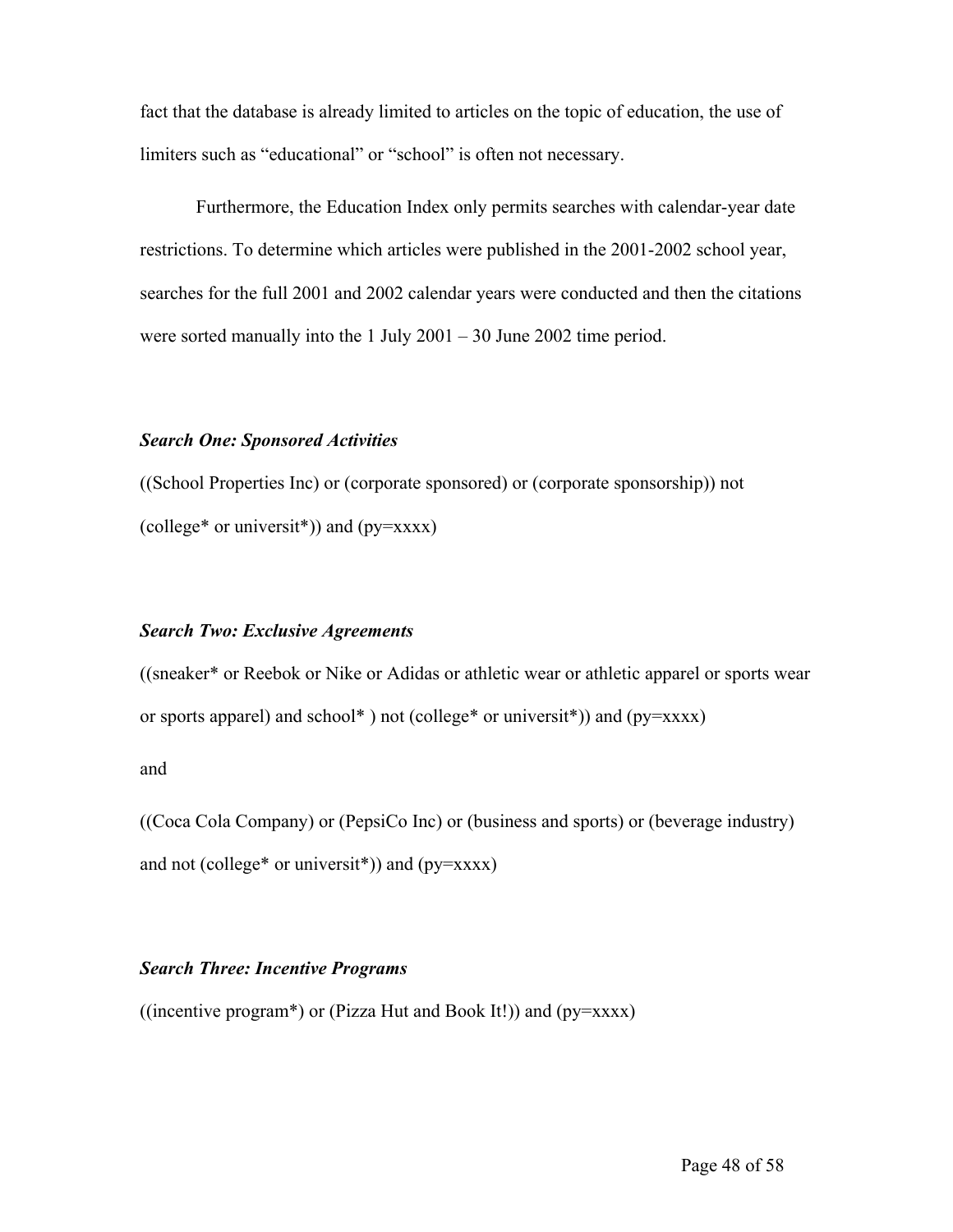# *Search Four: Appropriation of Space*

((Cover Concepts) or (School Marketing Partners) or (Planet Report) or (advertis\* and school\*) not (Channel One)) and ( py=xxxx)

and

```
(propaganda and school*) and (py=xxxx)
```
# *Search Five: Sponsored Educational Materials*

((sponsored education\* material\* or sponsored teaching aid\*) or (sponsored lesson\* or sponsored curricul\*)) and (py=xxxx)

# *Search Six: Electronic Marketing*

((Channel One or YNN or Youth News Network or Family Education Network or ZapMe or Star Broadcasting)) and ( py=xxxx)

# *Search Seven: Privatization*

((Advantage Schools) or (Beacon Education Management) or (Charter Schools Administrative Services) or (Charter Schools USA) or (Crawford First Education) or (Designs for Learning) or (Edison Schools) or (Edison Project) or (Excel Education Center) or (Helicon Associates) or (Leona Group) or (Mosaica Education) or (National Heritage Academies) or (SABIS Educational Systems) or (Tesseract Group) or (White Hat Management)) and (py=xxxx)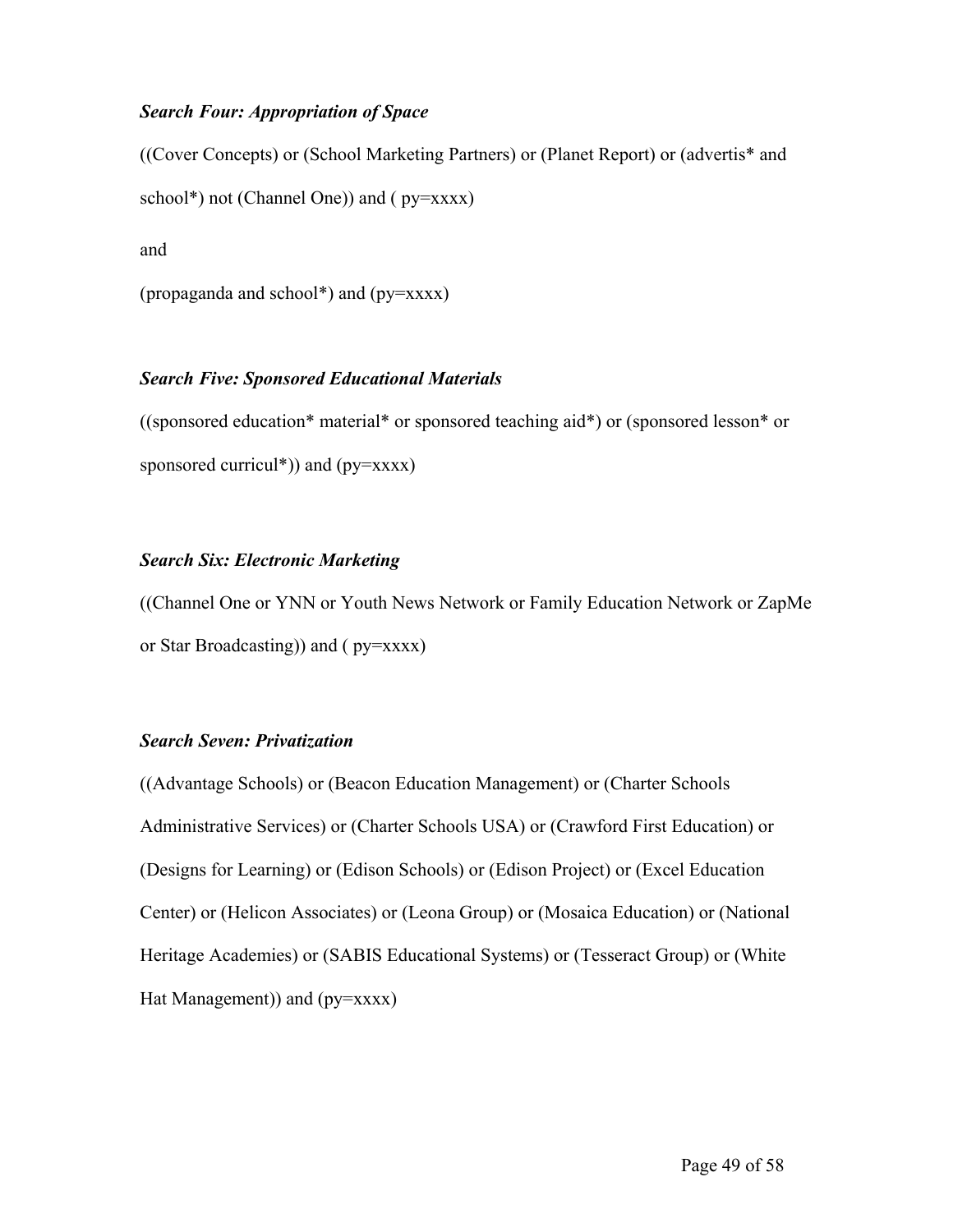# *Search Eight: Fundraising*

((Apples for the Students) or (Campbell's Labels for Education) or (Box Tops for

Education) or (grocery or supermarket or food store or cash register receipt and redeem\*)

or (School\* fundrais!)) and (py=xxxx)

and

(money raising campaign\*) and (py=xxxx)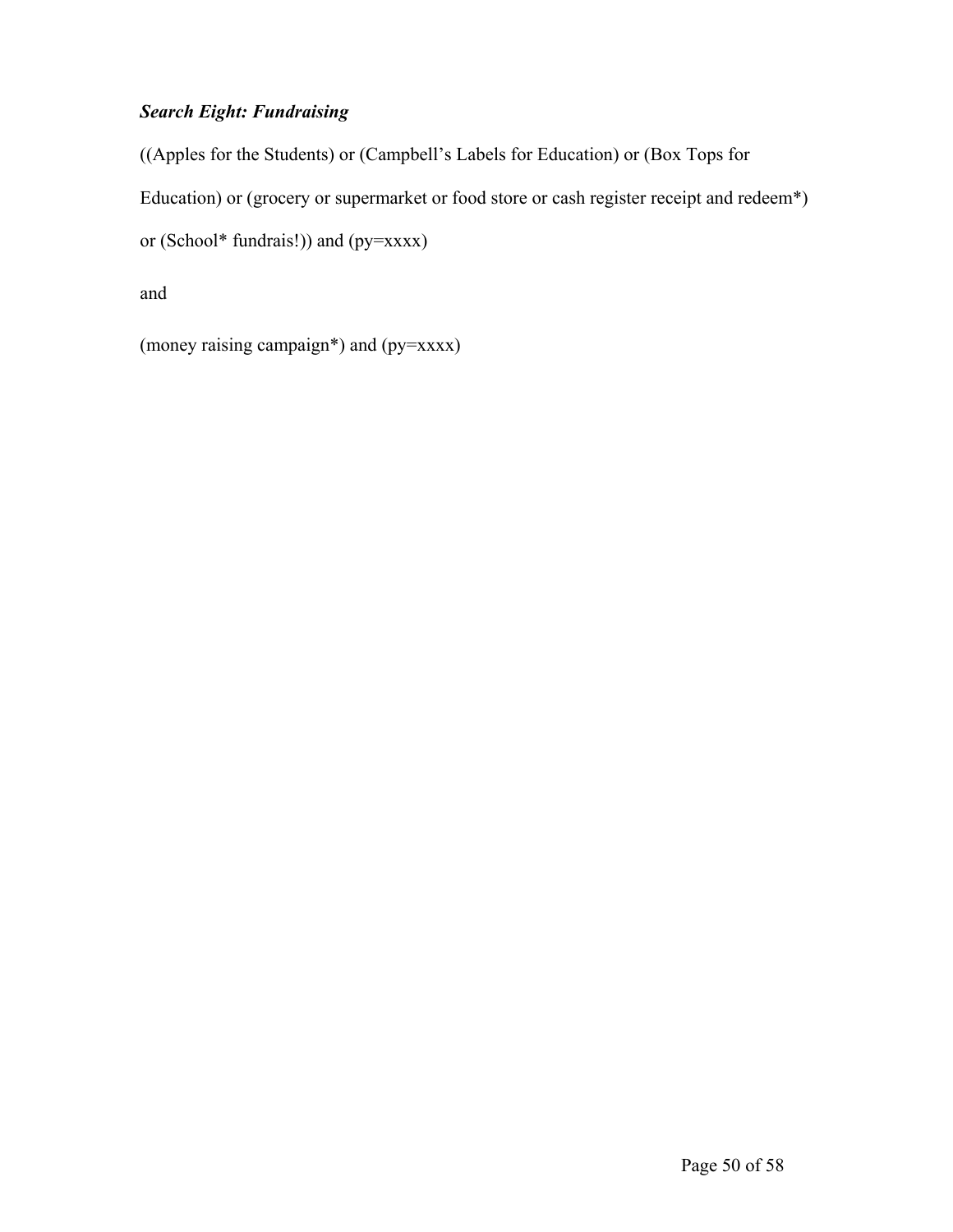# **Appendix B**

# **Search Term Changes For 2002-2003 Trends Report**

The changes made to the search terms of the 2002-2003 Trends Report are as follows:

# **Terms for Popular, Business and Advertising/Marketing Presses**

# *Category One: Sponsorship*

# *Search terms used in 2001-2002*

((corporate sponsor!) or (school business relationship) or (sponsor! school activit! or sponsor! school program or sponsor! school event) or (School Properties Inc) and (primary or elementary or grammar or intermediate or junior or middle or secondary or high w/1 school)

# *Search terms used in 2002-2003*

((corporate sponsor!) or (school business relationship) or (sponsor! school activit! or sponsor! school program or sponsor! school event) and (primary or elementary or grammar or intermediate or junior or middle or secondary or high w/1 school) Explanation: The search term "School Properties, Inc" was removed from the template of search terms because it did not yield any relevant articles in the searches done in this category in the 2001-2002 report. In addition, a search for this name was conducted in the Google search engine, which retrieved no relevant information regarding this company.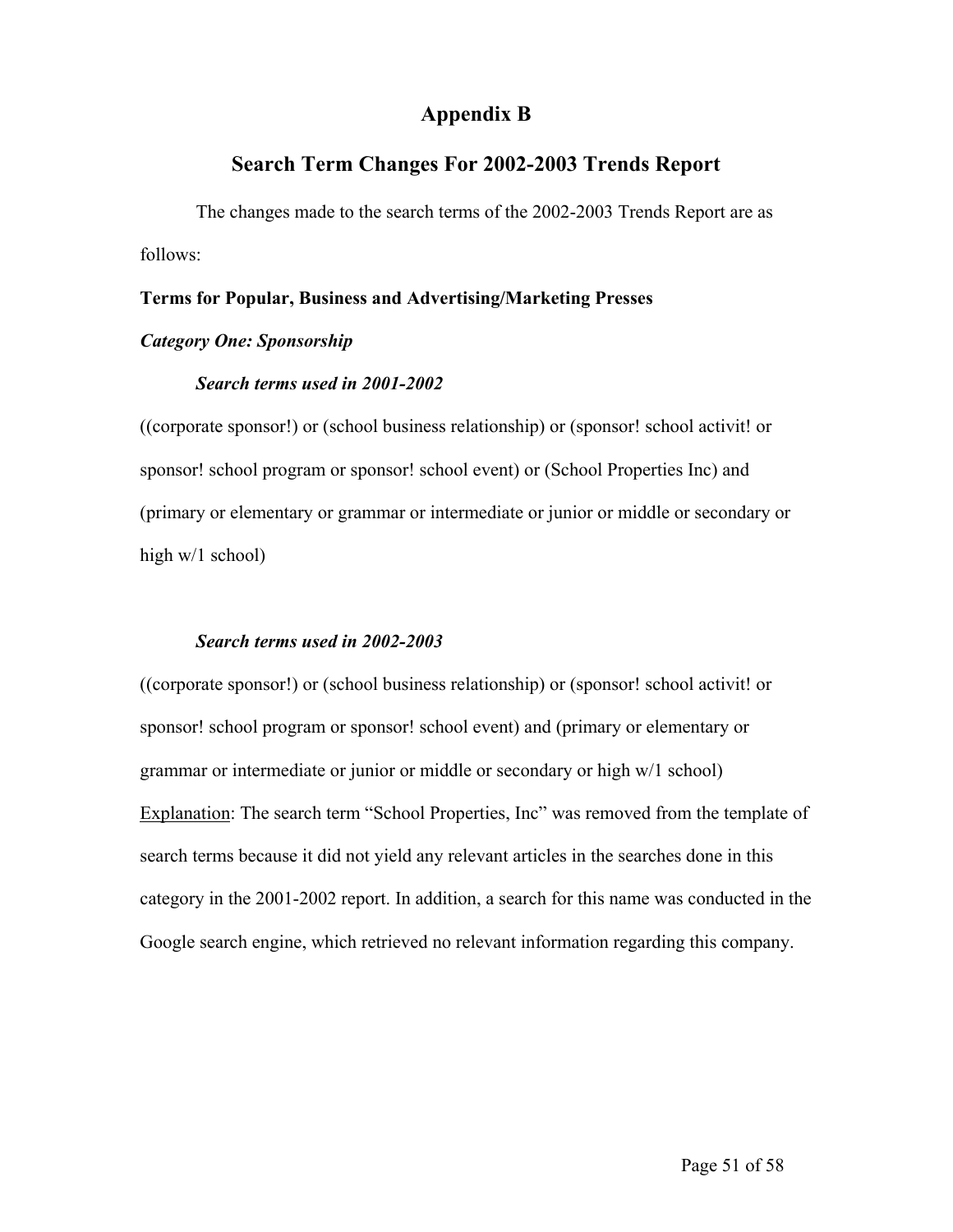## *Category Two: Exclusive Agreements*

# *Search terms used in 2001-2002*

(DD Marketing) or (exclusive sale or exclusive contract or exclusive deal or exclusive agreement or exclusive partner! or exclusive pour! right or exclusive soft drink agreement or exclusive sneaker agreement or exclusive sport apparel agreement) and (primary or elementary or grammar or intermediate or junior or middle or secondary or high w/1 school).

#### *Search terms used in 2002-2003*

(DD Marketing) or (exclusive sale or exclusive contract or exclusive deal or exclusive agreement or exclusive partner! or exclusive pour! right or exclusive soft drink agreement or exclusive sneaker agreement or exclusive sport apparel agreement) or ((NIKE or Pepsi! or Coke or Dr. Pepper or Reeboks or Adidas) and (exclusive agreement)) and (primary or elementary or grammar or intermediate or junior or middle or secondary or high w/1 school)

Explanation: Several names of companies that have been identified to contract exclusive agreements with schools were added to this year's report.

## *Category Three: Incentive Programs*

# *Search terms used in 2001-2002*

(incentive program) or (Pizza Hut and Book It!) and (primary or elementary or grammar or intermediate or junior or middle or secondary or high w/1 school).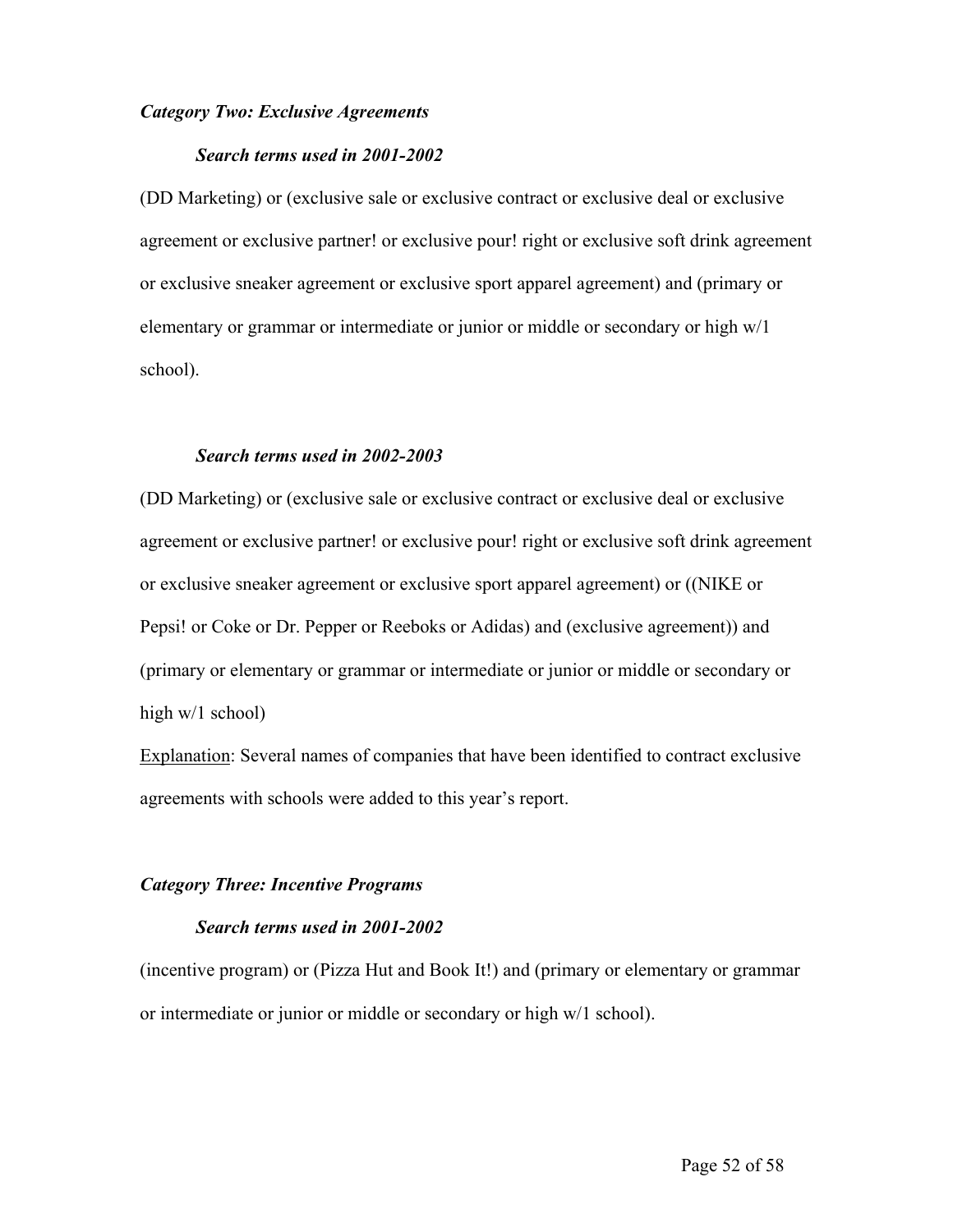#### *Search terms used in 2002-2003*

(incentive program) or (Pizza Hut and Book It!) or (NBA's Read to Achieve) or (Verizon Reads) or (Papa John's Scholar) and (primary or elementary or grammar or intermediate or junior or middle or secondary or high w/1 school).

Explanation: The terms "NBA's Read to Achieve" and "Verizon Reads" were added to the search terms in this category as they were identified in the searches done for the 2001-2002 Trends Report as programs with a regional or national scope that yielded relevant hits that related literacy in schools to incentive programs sponsored by these two corporations. The Papa John's Scholar Program, which rewards academic performance with \$1,000 awards, has also been added to the search terms.

## *Category Four: Appropriation of Space*

# *Search terms used in 2001-2002*

(CAPS (Cover w/1 Concepts) or CAPS (School Marketing Partners) or CAPS (Planet Report) or (advertis! W/3 (primary or elementary or grammar or intermediate or junior or middle or secondary or high w/1 school) and not (position or job or vacanc!))

# *Search terms used in 2002-2003*

(CAPS (Cover w/1 Concepts) or CAPS (School Marketing Partners) or CAPS (Planet Report) or (naming right) or (advertis! W/3 (primary or elementary or grammar or intermediate or junior or middle or secondary or high w/1 school) and not (position or job or vacanc!))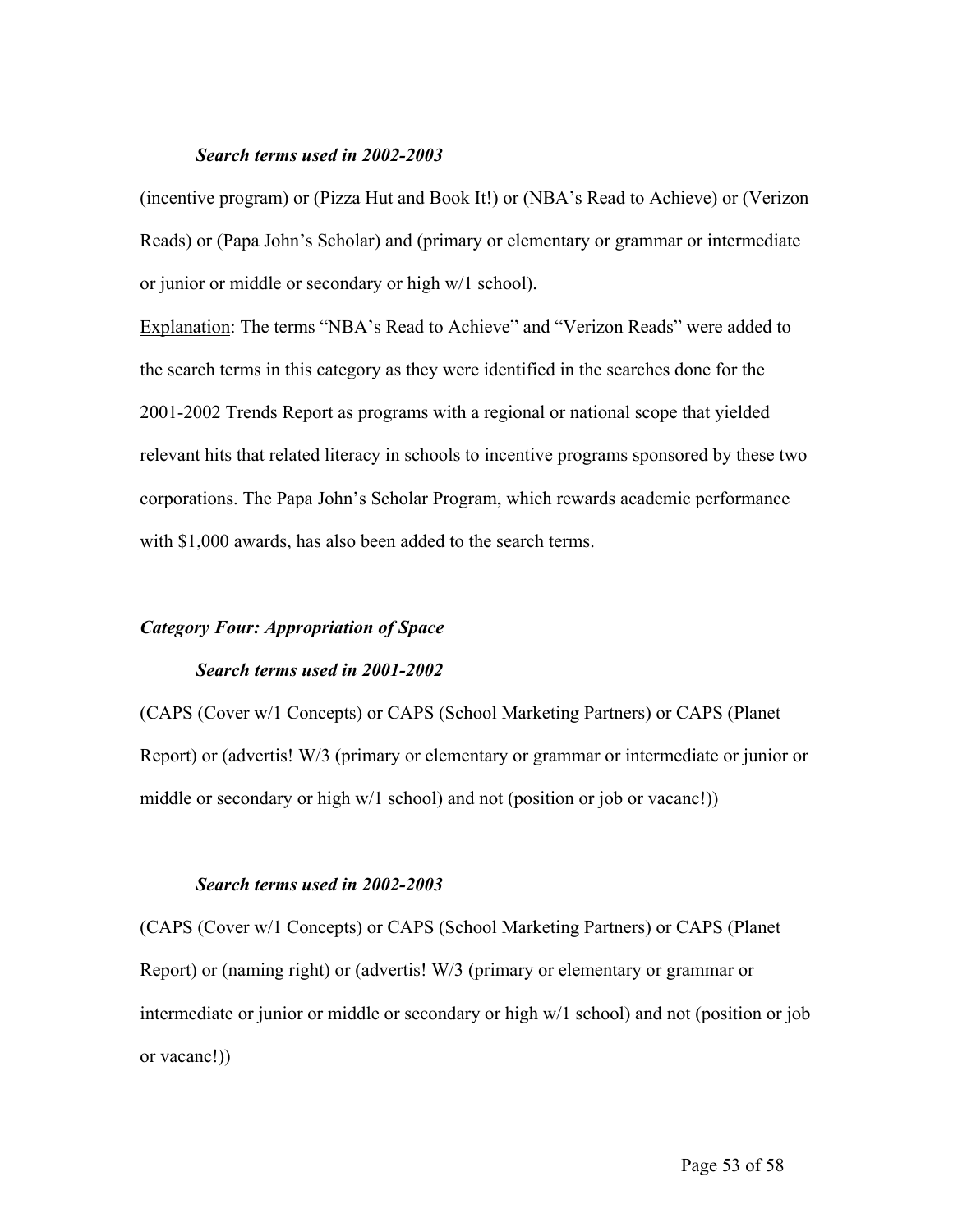Explanation: The term "naming right" generated additional relevant hits related to the use of school space by several corporations; thus, it was added to the search term template for this category.

### *Category Five: Sponsored Educational Materials*

## *Search terms used in 2001-2002*

(sponsor! education! material) or (sponsor! teaching aid) or (corporate sponsor! material) or (sponsor! curricul!) or (education kit) and (school or classroom)

### *Search terms used in 2002-2003*

(sponsor! education! material) or (sponsor! teaching aid) or (corporate sponsor! material) or (sponsor! curricul!) or (education kit) or (Lifetime Learning System) or (Scholastic Inc) or (Science Scope) or (Learning Enrichment Inc) or (Mazer Corp!) and (school or classroom)

Explanation: Lifetime Learning System, Scholastic, Inc., Science Scope, Learning Enrichment, Inc., and Mazer Corp. were identified in the 2001-2002 searches as major companies that produce educational materials and market their products to schools; therefore, all these companies were added to the search term template for this category.

## *Category Six: Electronic Marketing*

## *Search terms used in 2001-2002*

(Channel One) or (Star Broadcasting) or (Learning Network) or (ZapMe) or (Youth News Network) or (YNN) and (primary or elementary or grammar or intermediate or junior or middle or secondary or high w/1 school)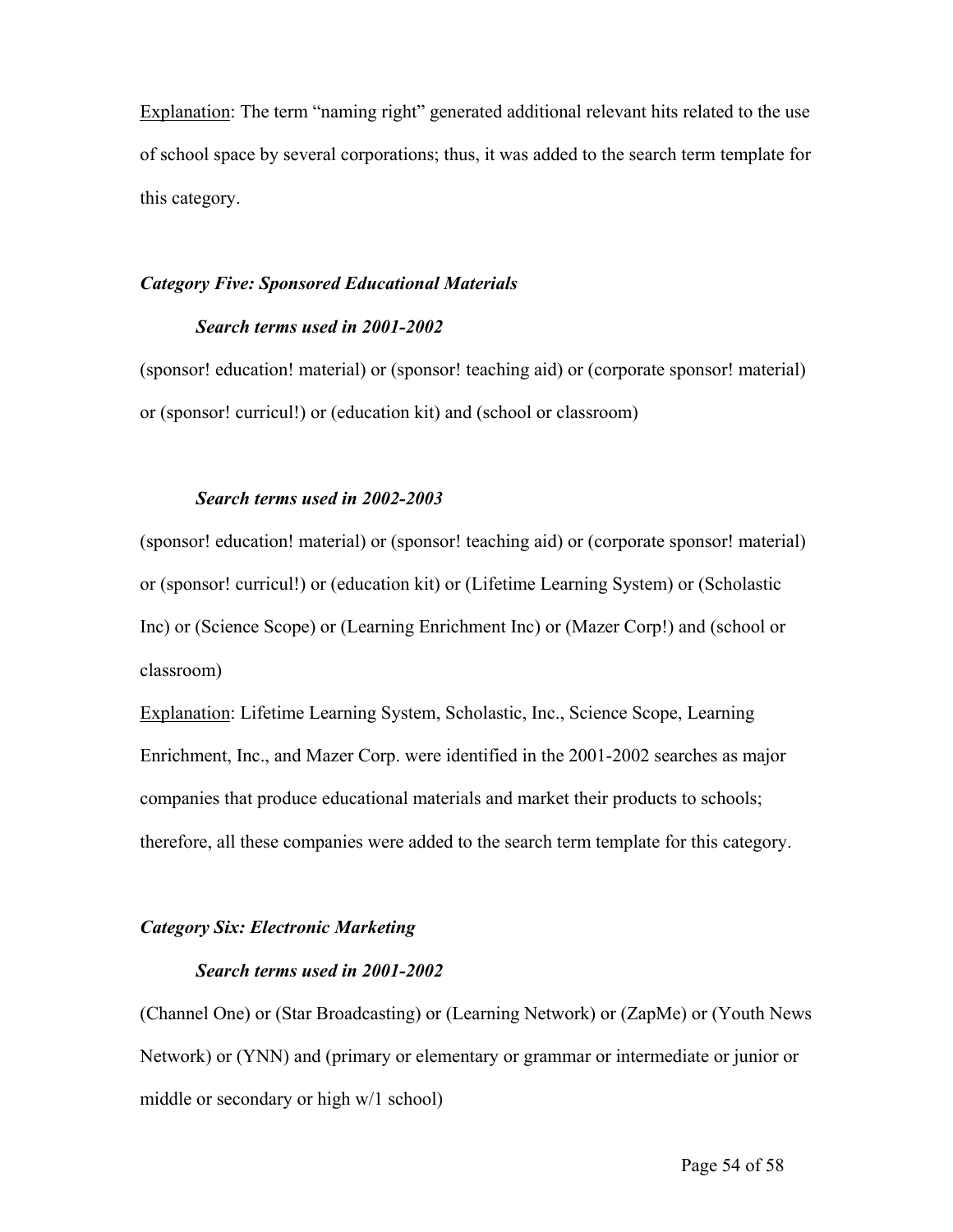### *Search terms used in 2002-2003*

(Channel One) or (Learning Network) or (Cable in Classroom) or (CIC) or (Ciconline) or (NCTA) or (National Cable & Telecommunications Association) and (primary or elementary or grammar or intermediate or junior or middle or secondary or high w/1 school)

Explanation: The terms "Star Broadcasting" and "Youth News Network" were removed from the search terms template for this category because they did not yield one single relevant hit in the searches done for the 2001-2002 report. In addition, it was noted in a Toronto Star newspaper article in January 2001 that Youth News Network is phasing out of schools. The company ZapMe was also removed as a search term because this company stopped operating two years ago. On the other hand, the National Cable  $\&$ Telecommunications Association's program, Cable in the Classroom, has been added. Cable in The Classroom is a consortium that harnesses the power of cable to help teachers and market cable companies to schools.

## *Category Seven: Privatization*

### *Search terms used in 2001-2002*

CAPS ((Advantage Schools) or (Beacon Education! Management) or (Charter Schools Administrative Services) or (Charter Schools USA) or (Crawford First Education) or (Designs for Learning) or (Edison Schools) or (Edison Project) or (Excel Education Centers) or (Helicon Associates) or (Leona Group) or (Mosaica Education) or (National Heritage Academies) or (SABIS Educational Systems) or (TesseracT Group) or (White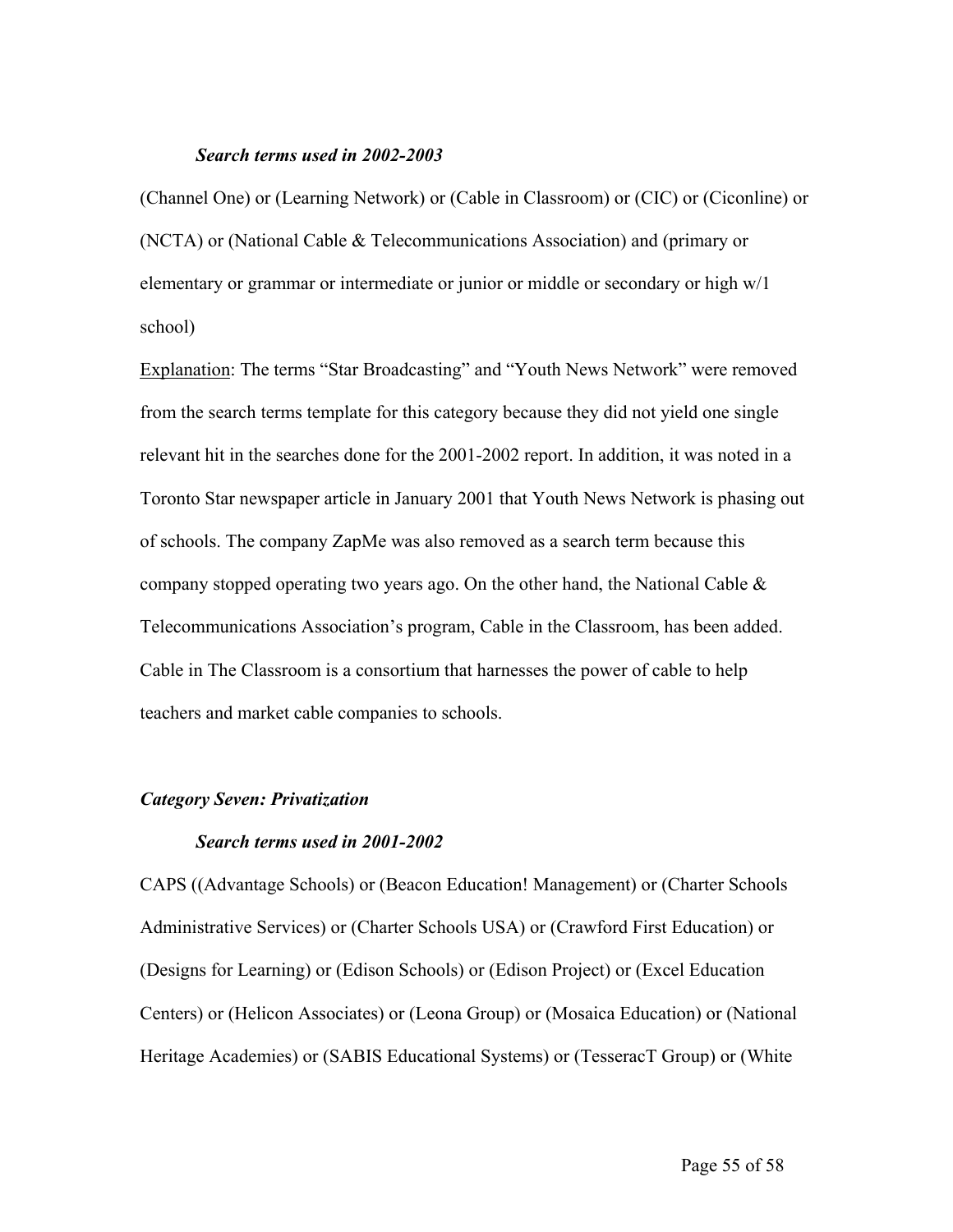Hat Management) or (Nobel Learning Communit!) or (Chancellor Academies) and not (Golf Advantage School))

# *Search terms used in 2002-2003*

CAPS ((Beacon Education! Management) or (Charter Schools Administrative Services) or (Charter Schools USA) or (Designs for Learning) or (Edison Schools) or (Edison Project) or (Excel Education Centers) or (Helicon Associates) or (Leona Group) or (Mosaica Education) or (National Heritage Academies) or (SABIS Educational Systems) or (White Hat Management) or (Nobel Learning Communit!) or (Chancellor Academies) or (Chancellor Beacon Academies) or (Educational Services Inc) or (Ideabank Inc) or (Ombudsman Educational Services Ltd) or (Pinnacle Education Inc) or (Smart Schools) or (Victory Schools Inc) or (ODELHA Academy) or (K12 Inc) or (Sequoia Choice LLP) or (Class.com Inc) or (Apex Learning Inc) or (eCollege))

Explanation: Education Management Organizations (EMO's) that manage four or more schools were included. In addition, the names of cyber schools were also added to the search terms of this category. Advantage Schools, Crawford First Education, and the TesseractT Group have either gone out of business or no longer operate under the same name; thus, they were removed from the list of search terms.

# *Category Eight: Fundraising*

## *Search terms used in 2001-2002*

(Apples for the Students) or (Campbell's Labels for Education) or (Box Tops for Education) or ((grocery or supermarket or food store or cash register receipt and redeem)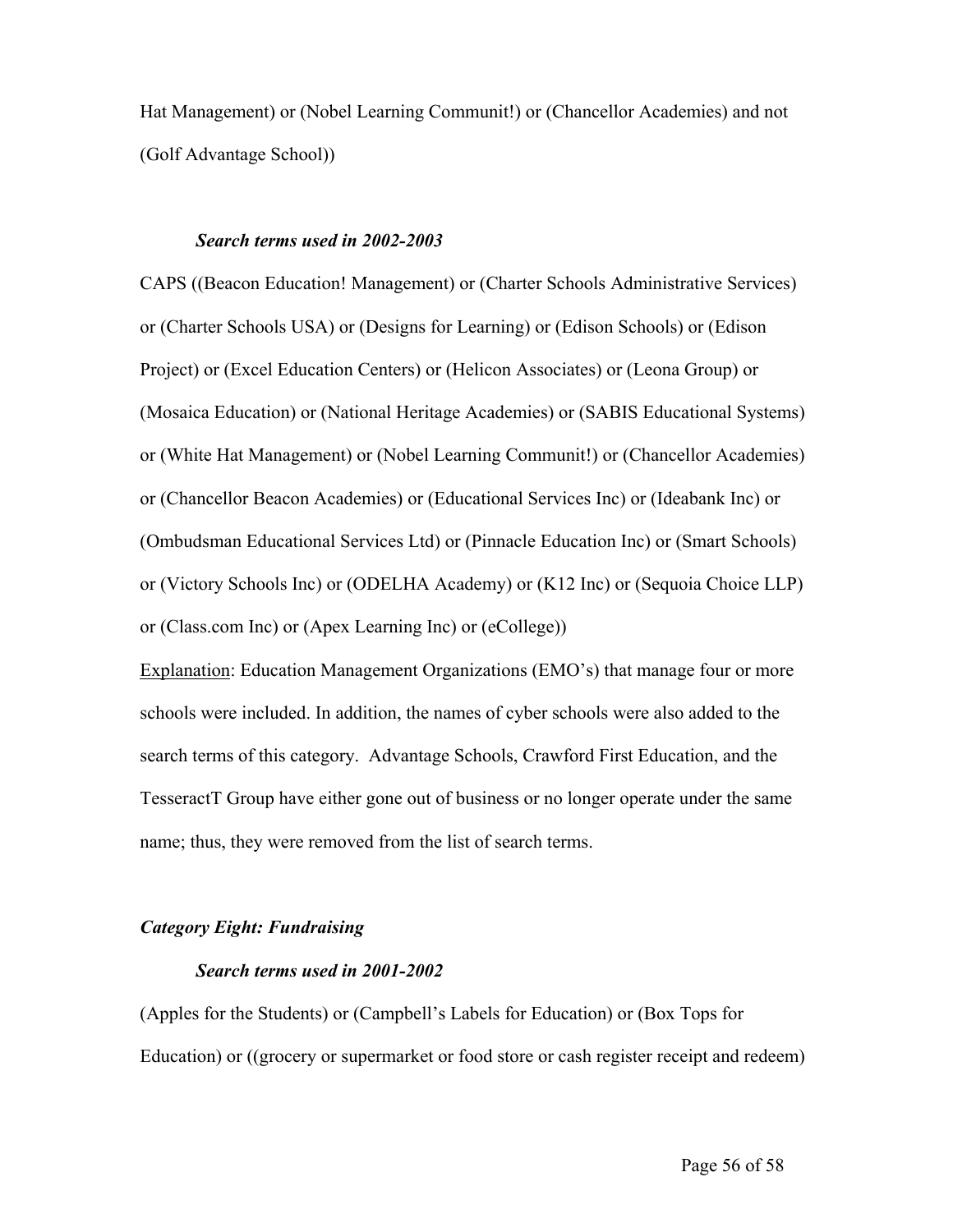and (primary or elementary or grammar or intermediate or junior or middle or secondary or high w/1 school)) or (school fundrais!)

# *Search terms used in 2002-2003*

(Apples for the Students) or (Campbell's Labels for Education) or (Box Tops for Education) or (Schoolpop.com) or (eScrips) or (School Cash) or (Field Trip Factory) or (Funding Factory) or (Beautycares) or (Tyson Project A+) or (Kmart's School Spirit Program) or (Take Charge of Education) or ((grocery or supermarket or food store or cash register receipt and redeem) and (primary or elementary or grammar or intermediate or junior or middle or secondary or high w/1 school)) or (school fundrais!) Explanation: In the 2002-2003 report, nine additional school fundraising programs with regional or national focus have been added to the list of search terms for this category.

# **Terms for the Education Press**

## *Category Seven: Privatization*

### *Search terms used in 2001-2002*

((Advantage Schools) or (Beacon Education Management) or (Charter Schools Administrative Services) or (Charter Schools USA) or (Crawford First Education) or (Designs for Learning) or (Edison Schools) or (Edison Project) or (Excel Education Center) or (Helicon Associates) or (Leona Group) or (Mosaica Education) or (National Heritage Academies) or (SABIS Educational Systems) or (Tesseract Group) or (White Hat Management)) and (py=xxxx)